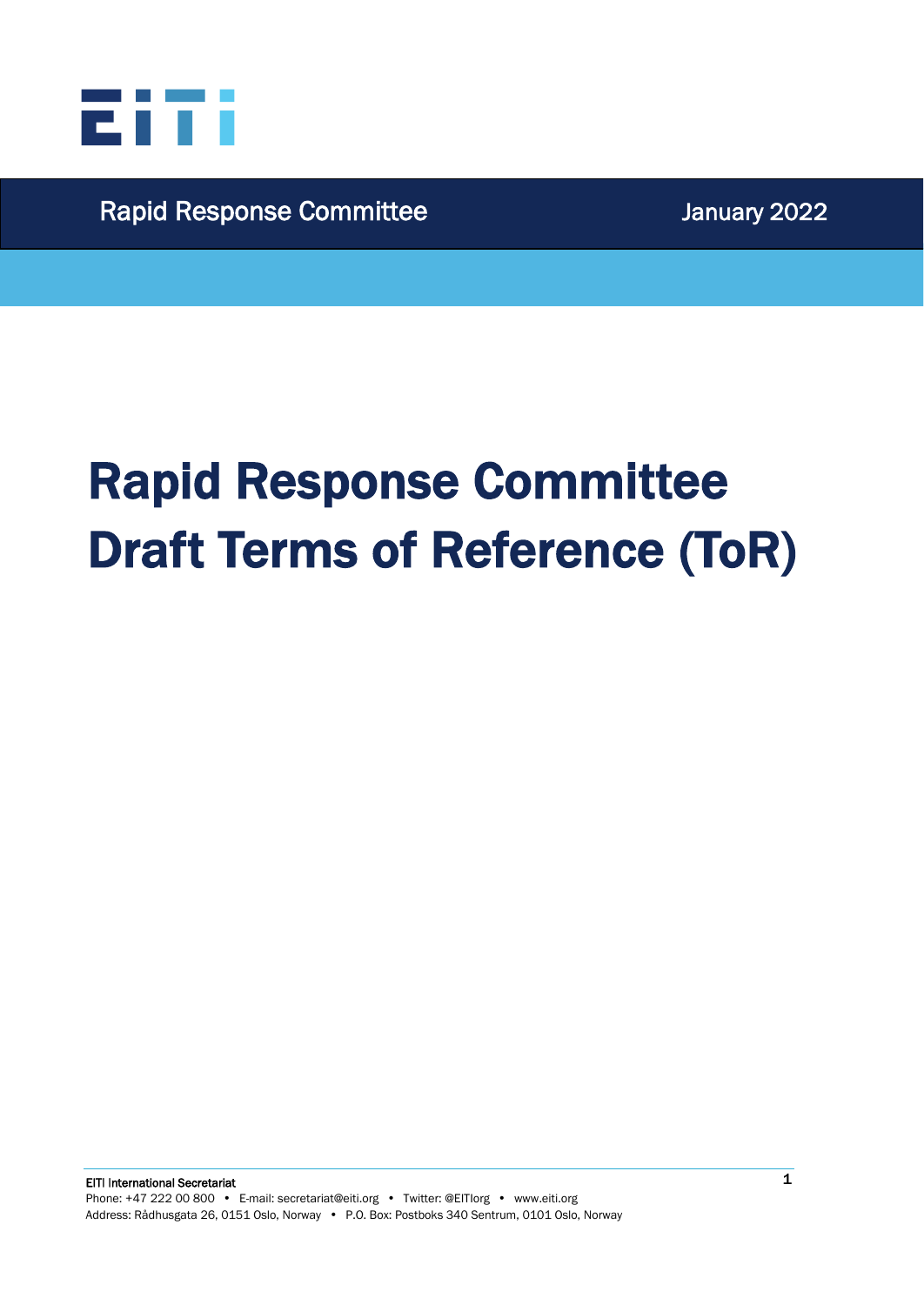## Rapid Response Committee - Draft Terms of Reference

### <span id="page-1-0"></span>1 Terms of reference for the Rapid Response Committee

#### **Responsibilities**

The following terms of reference are proposed for the Rapid Response Committee.

*On behalf of the EITI Board, the Rapid Response Committee shall consider developments in implementing countries of a particularly serious and time-sensitive nature. Any Board member can request that a case be considered by the Rapid Response Committee. The International Secretariat may also bring cases to the attention of the Committee if there is a concern that implementation of the EITI Standard in the country is at risk and a rapid response is needed. As far as possible, the Rapid Response Committee will prioritise gaining a full understanding of the situation and of the implications of different courses of action. The Committee can recommend specific actions to the Board, taking into account the Board's mandate to "act in the best interests of the EITI Association at all times" (Article 12.1 of the Articles of Association). It can also decide to remain informed of the situation and may recommend that the International Secretariat consider specific actions as part of its regular support to implementation. The Committee does not take decisions on behalf of the EITI Board. The activities of the Committee shall be reported to the Board as part of the Secretariat's regular implementation progress reports and Validations. Due to the ad-hoc nature of this Committee, the Rapid Response Committee does not agree work plans like other EITI Board committees do. The Committee is chaired by the International Secretariat.*

#### Committee policy on observers and quorum

*The Committee follows the Board's procedure on observers and quorum as established at its meeting in Jakarta in 2011 and reaffirmed in 2014 and 2016. The EITI's Committee observer policy is available*  [here](https://eiti.org/BD/2018-2)*.*

*For a meeting to be considered quorate, each constituency should have at least one member present and there should be at least one member from implementing countries. If a meeting is not quorate, decisions may be taken by correspondence on a no-objection basis following the circulation of meeting minutes.*

#### <span id="page-1-1"></span>2 Background

The Rapid Response Committee was set up at the 4th EITI Board Meeting in Accra on 22 February 2008, to "develop a proposed framework for EITI rapid responses to political developments". The Committee was originally established to address concerns by some civil society members that "the EITI Board should be able to respond quickly to cases in which civil society or other stakeholders were excluded from playing a fully active role in monitoring revenue transparency". The Committee has met